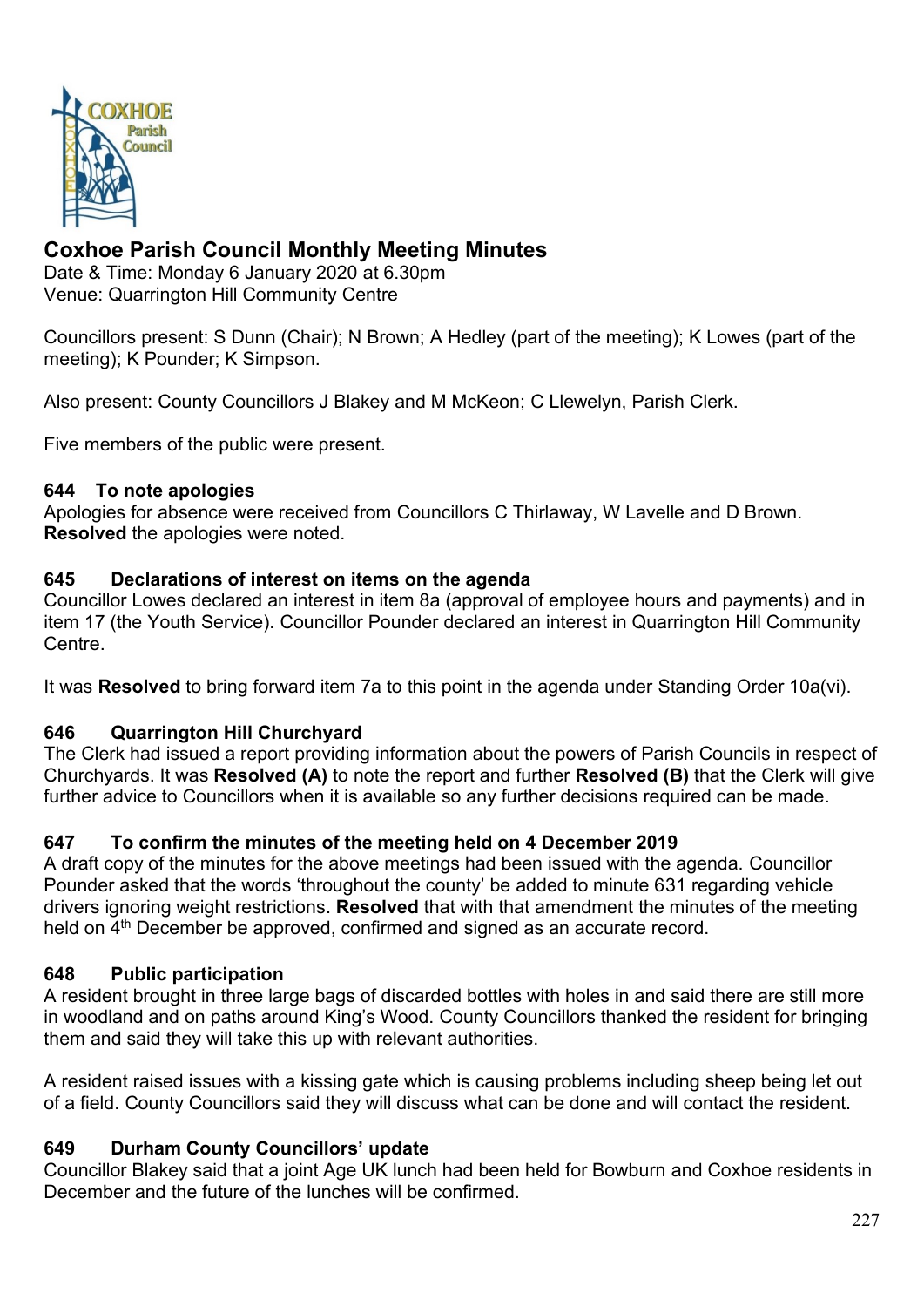Coxhoe parking restrictions are to be implemented soon.

Councillor Lowes asked about any assurances regarding permanent jobs and minimum hourly wages at the factory unit being built next at Integra 61. County Councillors said they are seeking assurances.

**Resolved** the information is noted.

#### **650 Councillors' reports of their attendance at meetings/events on behalf of the Parish Council**

None.

### **651 Land, Buildings and Open spaces**

The Clerk had circulated reports with the agenda.

a) Cricket Ground

The bid to Ballinger Trust has not been successful. The outcome of the bid to County Durham Community Foundation is awaited. Further funding will be sought if needed. It was **Resolved (A)** the information is noted and further **Resolved (B)** the Clerk, Chair and Vice Chair will continue to press forward with activity.

b) Land adjacent Quarrington Hill Community Centre

Councillor Dunn advised that the County Council's Head of Corporate Property and Land is assisting with this and the Clerk has provided information. It is hoped to have an update for the next meeting. **Resolved (C)** the information is noted.

c) Basic Cottages

The Clerk had declared an interest.

Councillor Dunn advised that an application in to Pocket Parks for funding for this area has been submitted for £14,990 with assistance from Groundwork. A further residents' meeting is to be arranged. Councillor Dunn said he has contacted the Paving Factory about improvements and will write to traders about the rest of the area as contributions in kind will be needed. It was **Resolved (D)** to note the report and information and endorse activity.

#### **652 Financial Matters**

Finance Report, Bank Reconciliation and Payment Schedule

The Clerk had circulated the Finance Report with the agenda. **Resolved (A)** the bank balances and reconciliations to 23 December are noted.

Councillor Lowes had declared an interest and did not take part in the following resolution on employee hours and costs.

**Resolved (B)** the employee hours and employer costs are noted.

The payments below were submitted for approval.

**No Payee Description Amount 1** Staff Salaries 5.824.35 **2142.72** Employer & Employees' Pension Contributions  $\epsilon$ 142.72 **3** Employer Liabilities **Employer Liabilities**  $\epsilon$  701.72 Royal British Legion Remembrance Crosses  $\epsilon$  100.00 **50.64 Example & internet** E50.64

a) January Payments Due: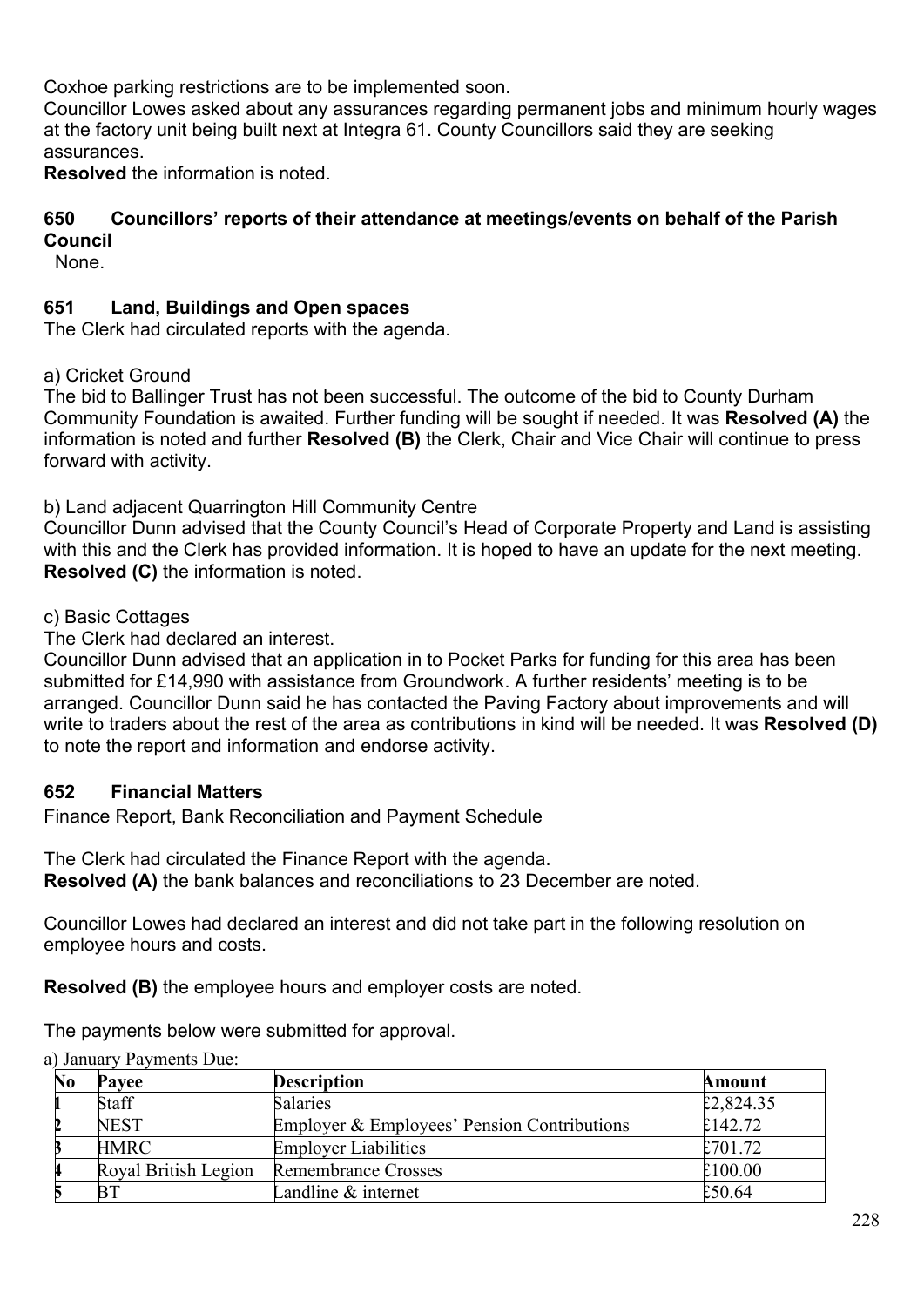| 6                         | Mastercopy                | Remote Billing                                        | £183.02  |
|---------------------------|---------------------------|-------------------------------------------------------|----------|
|                           | <b>SE</b> Landscaping     | Grounds Maintenance Contract                          | £884.90  |
| $\bf{B}$<br>County Durham |                           | Planning Applications Training x2 places              | £60.00   |
|                           | Association of Local      |                                                       |          |
|                           | Councils                  |                                                       |          |
|                           | <b>G</b> Smith Electrical | Installation, testing and removal of Christmas lights | £1176.00 |
|                           | Services                  |                                                       |          |
| 10                        | TC                        | Internet Security                                     | £6.00    |
|                           | St John Ambulance         | First Aid for Fireworks Display                       | £230.40  |
|                           | <b>Coronation Press</b>   | Card for Calendars                                    | £16.00   |

Please note prices are gross, where VAT applies.

# It was **Resolved (C)** the payments are approved.

b) Payments already made and brought to Council for noting:

| N <sub>0</sub> | Payee                        | <b>Description</b>                            | <b>Amount</b> |
|----------------|------------------------------|-----------------------------------------------|---------------|
|                | <b>NEREO</b>                 | <b>DBS</b> Checks                             | £54.40        |
|                | Rialtas Business Software    | Alpha Accounts Software                       | £145.20       |
|                | Vodafone                     | <b>B</b> x Mobile Phones                      | £73.26        |
|                | Northern Counties            | Membership Fee                                | £55.00        |
|                | <b>Allotment Association</b> |                                               |               |
|                | Councillor Pounder           | Noticeboard Keys                              | £10.00        |
|                | Michael Watson               | Christmas Tree erection, decoration & removal | 420.00        |
|                | Wave Water                   | Quarrington Hill Allotments Water Supply      | £11.55        |

Please note prices are gross, where VAT applies

It was **Resolved (D)** the payments made are noted.

It was **Resolved (E)** that Councillor Lowes would become a signatory on the bank.

#### Budget

The budget document had been sent with the agenda. It was **Resolved (F)** to note the budget.

#### Section 137 sum 2020 to 21

The Clerk had advised that the S137 sum for the next financial year is £28,213.12. It was **Resolved (G)** to note the information.

#### **653 Annual Action Plan**

The Clerk had circulated the action plan including updates the Council made in September for noting while budget setting. Discussion took place over parking issues in Coxhoe, and parking and traffic issues in Quarrington Hill which Councillor Dunn is chasing with the County Council. Councillor Dunn noted that activity is progressing on the old school site and that the developer and Believe are seeking pre-planning discussions with the County Council. A resident raised VE Day. Councillor Dunn advised it will be discussed at the February Events, Environment and Finance Committee. **Resolved** to note the annual action plan ahead of review at the next Annual Meeting.

#### **654 To agree the budget for the financial year 2020 to 21**

The Clerk had circulated the budget document with the agenda. The Events, Environment and Finance Committee had set a proposed budget by going through the document thoroughly. It was **Resolved** to agree this budget for the next financial year.

#### **655 To determine the Parish precept for 2020 to 21**

The Clerk had circulated a report with the agenda. Councillor Pounder thanked the Clerk for the work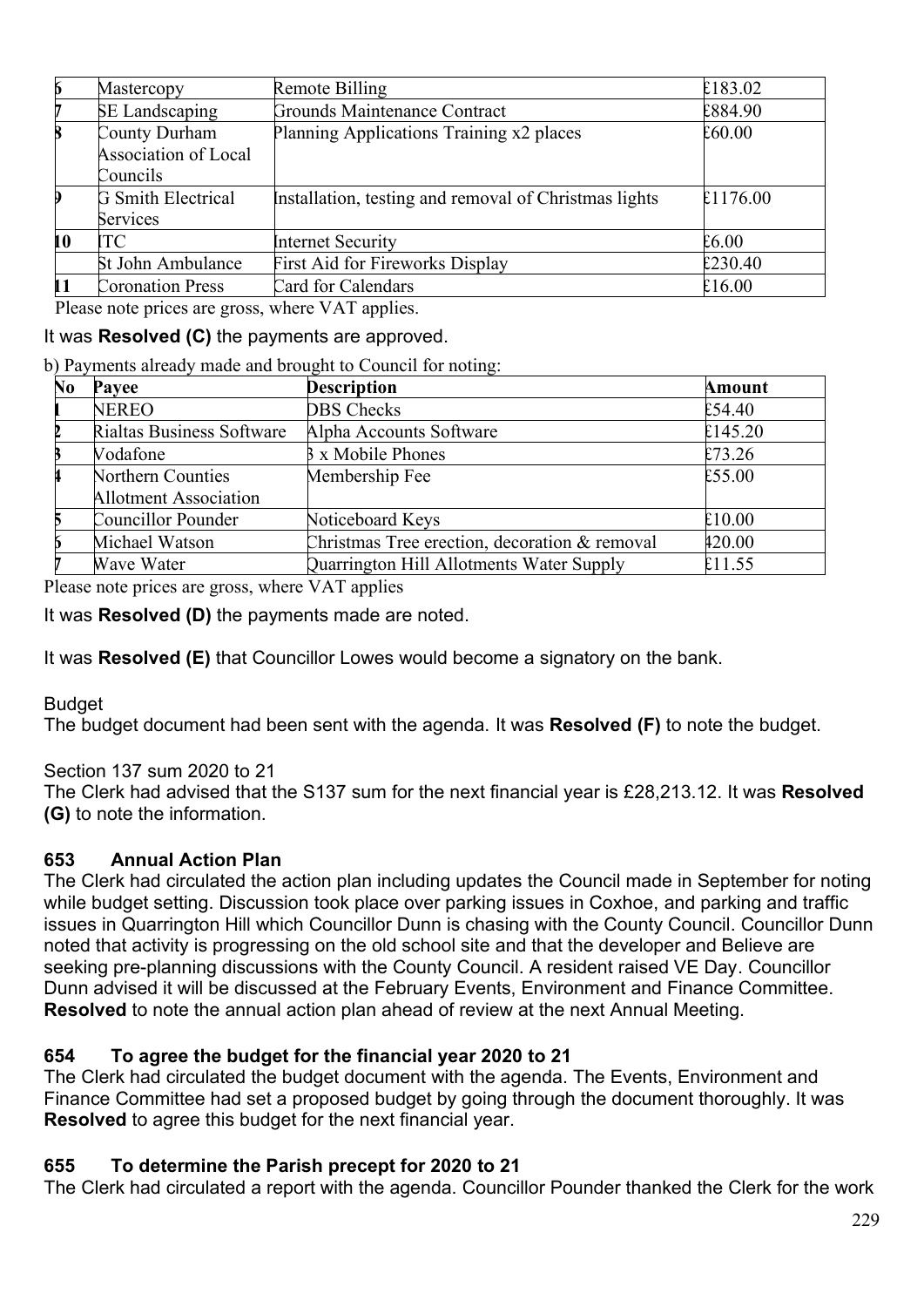on the budget and precept. The following were **Resolved:** 

**(A)** the report was noted.

**(B)** the Council seeks to increase reserves to above 25% of expenditure by careful monitoring of the budget by the Clerk and Council over the next three months and to seek to save money where possible, bearing in mind staffing costs and cricket field as the largest expenditure items.

**(C)** The Council determines the precept for the next financial year at £135,654 which is an increase of 9.98% to Band D properties.

**(D)** the Clerk to make the precept request to the County Council.

# **656 Committees' receipt of minutes**

Draft Events, Environment and Finance Committee minutes 9 December 2019 The draft minutes had been circulated. It was **Resolved** to note the draft minutes of the Events, Environment and Finance Committee minutes from 9 December 2019.

# **657 Allocation of funds between villages**

It was **Resolved** that Councillor Pounder and the Clerk will discuss the allocation of funds between villages and bring to Council.

# **658 Parish Plan 3**

The Clerk advised that meetings are still to be arranged. Councillor Dunn said he is working to get the final report from the work done by Newcastle University on areas in Coxhoe. **Resolved** the information is noted.

# **659 Vacancies**

Quarrington Hill Ward Vacancies

The Clerk advised that one vacancy is still with the Returning Officer at the County Council and that the vacancy is being advertised. Councillor Dunn spoke to those present about the vacancies. **Resolved** the information is noted.

# **660 Clerk's Report**

The Clerk had circulated a report with the agenda.

IXr) Dog waste bin request

The Clerk had received a request for a dog bin on the tip road near to Coxhoe Athletic and Councillor Thirlaway had advised of complaints about overflowing bins in Coxhoe over Christmas. The Clerk had approached the County Council. Councillor Dunn said the overflowing dog bins have been dealt with. A resident said there are issues around Cassop Primary School. **Resolved (A)** the Clerk to liaise with Councillor McKeon about dog bins.

IXs) Cornforth Lane

The Clerk had received information about another incident of a car being hit on Cornforth Lane. Councillor Simpson said minibuses and coaches have been using the road.

Councillor Lowes left the meeting at this point.

Councillor Dunn said he will write a letter to County Council Officers and the Police with ideas and will send the draft to Councillors for comment before sending. He said a big plan is needed and acknowledged residents' frustrations.

**Resolved (B)** the information is noted.

**Resolved (C)** the Clerk's Report is noted.

# **661 Youth Provision**

Youth Worker Report

The Senior Youth Worker's report was tabled at the meeting. The Clerk said the team are working on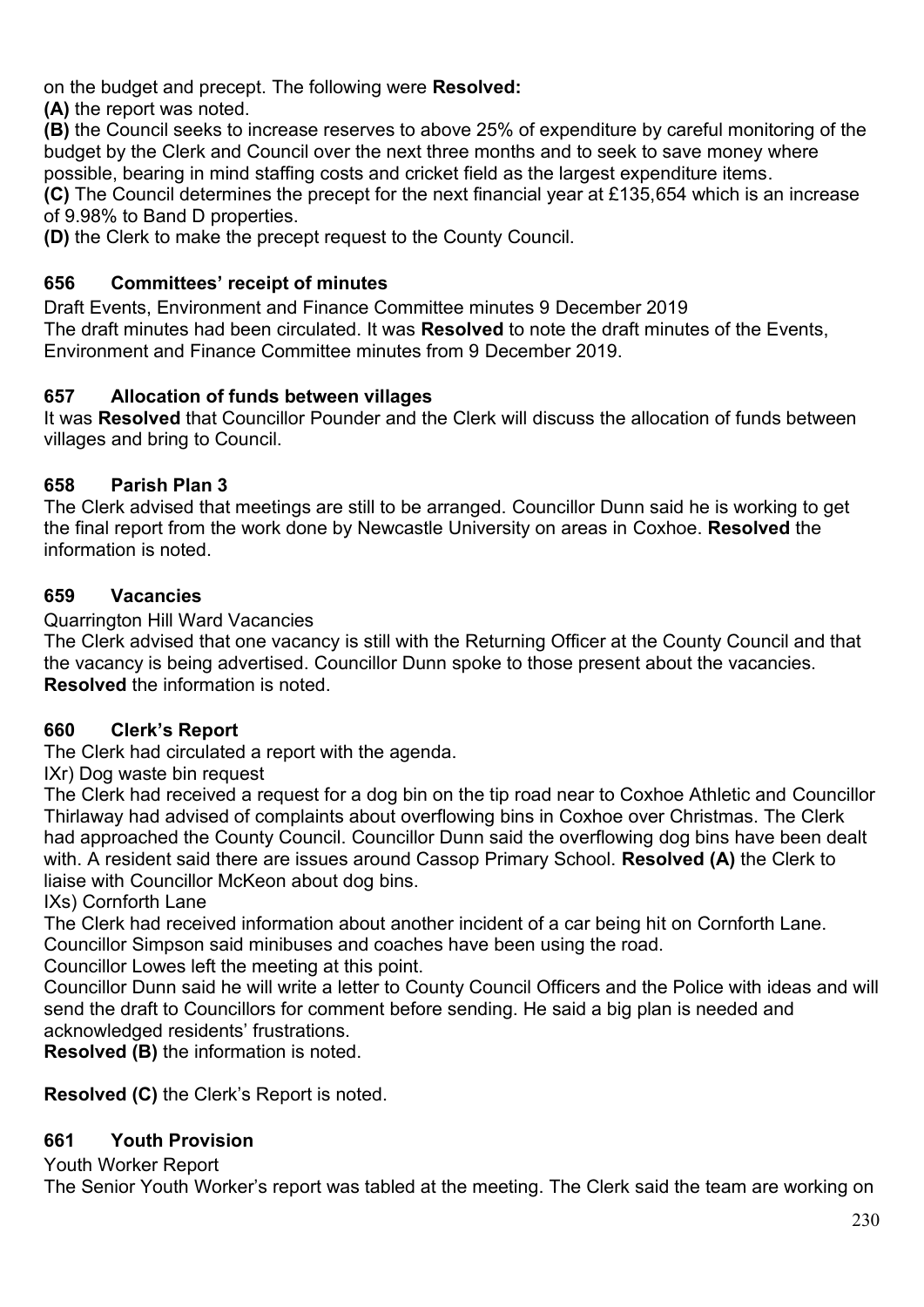ideas to improve numbers and will give information to the Youth Strategy Group meeting in January. It was **Resolved (A)** the report is received and noted.

Playgroup

The Clerk had sent a report with the agenda including the numbers attending. The following were **Resolved**:

**(B)** the report is noted.

**(C)** with regret the Playgroup provision is to stop by the end of January.

**(D)** the Clerk is to thank the Volunteer Playgroup Leader on behalf of the Council.

**(E)** the Clerk to ensure that information on pre-school provision in the village is available for those who come to the sessions.

### **662 Planning & correspondence report**

Planning Requests

| <b>Application</b><br><b>Number</b> | <b>Applicant Location</b> |                                        | Proposal                                                                                                                                                                          | and Parish | <b>Electoral Ward Case Officer and</b><br><b>Expected</b><br><b>Decision Level</b> |
|-------------------------------------|---------------------------|----------------------------------------|-----------------------------------------------------------------------------------------------------------------------------------------------------------------------------------|------------|------------------------------------------------------------------------------------|
| DM/19/03775/<br>TPO                 | Tennant                   | Vicarage                               | Haslewood Crown raise 4.2m above<br>driveway, crown thin 15% and                                                                                                                  | Coxhoe     | <b>Kelly Scott</b>                                                                 |
|                                     |                           | Terrace<br>Coxhoe<br>Durham<br>DH6 4AN | remove deadwood to 1no. Horse<br>Chestnut tree (T2) and 2no.<br>Sycamore trees (T3 and T4).<br>Maximum severance restricted to<br>1.5m in length, 50mm diameter<br>bruning wounds | Coxhoe     | Delegated                                                                          |

**Resolved (A)** the Council has no comment to make on DM/19/03775/TPO.

Approved Decisions None.

Withdrawn Applications None.

Refused Applications None.

Correspondence Received

| eceived From                                  | ummary                                           |
|-----------------------------------------------|--------------------------------------------------|
| <b>IDALC</b>                                  | resentation from CDALC Planning Training Session |
| urham County Council                          | losure of road from The Avenue, Coxhoe           |
| pennymoor Town Council, Coxhoe hristmas Cards |                                                  |
| illage Hall and Mayor of Durham               |                                                  |

Members **Resolved (B)** the correspondence is received and noted.

| <b>Bulletins received</b> |                                          |  |
|---------------------------|------------------------------------------|--|
| eceived From              | ummary                                   |  |
| <b>ALC</b>                | hief Executive's Bulletin                |  |
| <b>ALC</b>                | ewsletter                                |  |
| <b>ALC</b>                | hief Executive's Bulletin                |  |
| <b>ALC</b>                | hief Executive's Bulletin                |  |
| <b>ALC</b>                | hairman's Open Letter to all Councillors |  |